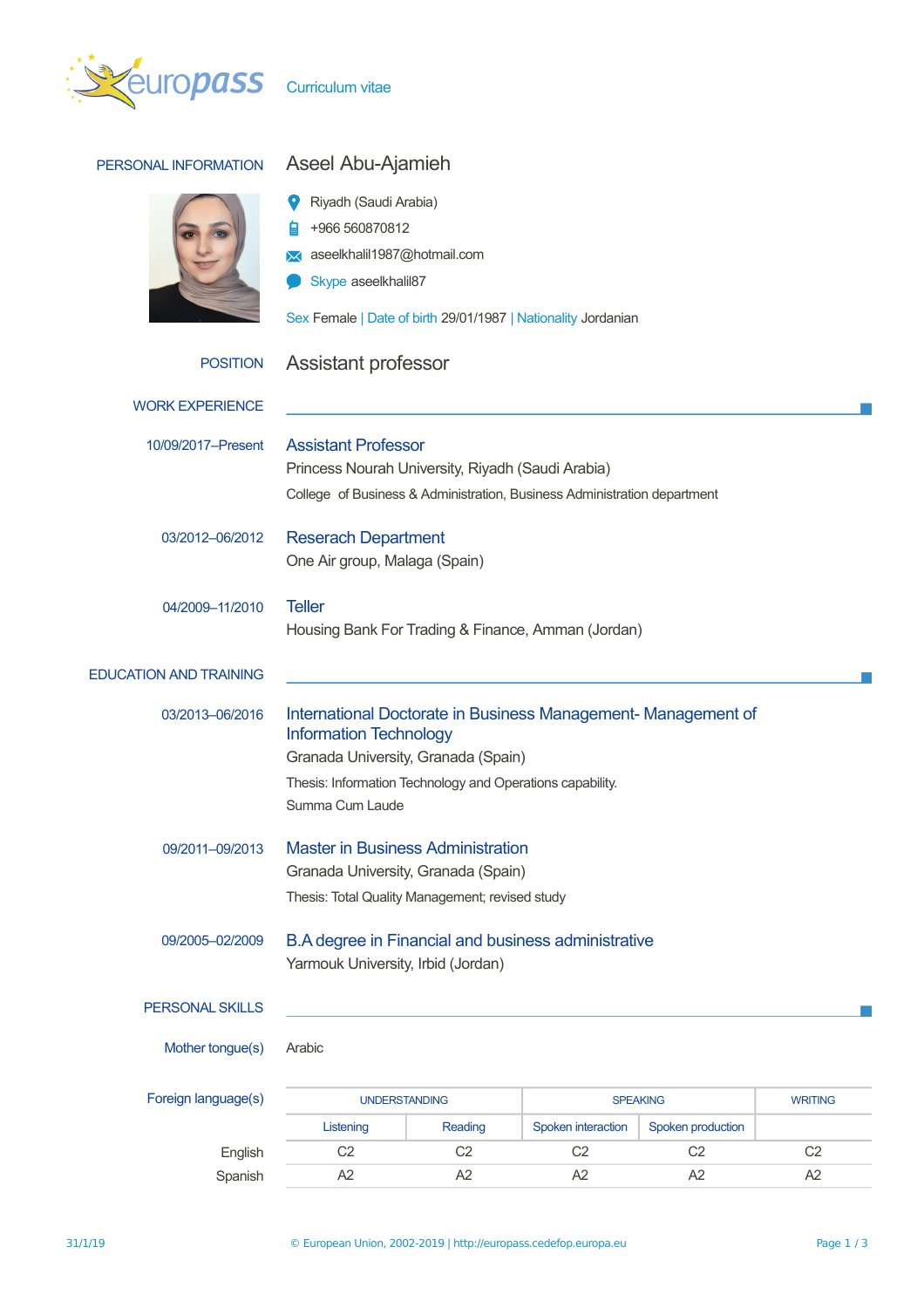

## Levels: A1 and A2: Basic user - B1 and B2: Independent user - C1 and C2: Proficient user [Common European Framework of Reference for Languages](http://europass.cedefop.europa.eu/en/resources/european-language-levels-cefr)

| Communication skills | - Excellent communication skills gained through my work experience as a bank teller (treating with |
|----------------------|----------------------------------------------------------------------------------------------------|
|                      | different customers type) and through my studying periods (speaker in top conferences)             |
|                      | - Excellent teaching evaluation from student and Deanship                                          |

Organisational / managerial skills - Excellent organisational skills gained from my responsibility for achieving variety monetary issues and working on administrative committees e.g. E-learning coordinator and Advising committee - Good team-working skills

# Digital skills **SELF-ASSESSMENT** Information Information Communication Content<br>processing Communication creation Content | Safety Problem<br>
creation | Safety | Solving solving Proficient user Proficient user Proficient user Proficient user Independent user

[Digital skills - Self-assessment grid](http://europass.cedefop.europa.eu/en/resources/digital-competences)

- Excellent command for Microsoft Office ( Word, Excel, PowerPoint)
- Good command for PLS (Partial Least Squares/ empirical data analysis)
- Excellent command for E-learning software e.g. Blackboard

## ADDITIONAL INFORMATION

- Publications **EXCO** The evolution of the impact of E-business technology on operational competence and profitability: A panel data investigation (Information and Management Journal, 2018)
	- **T** IT infrastructure and competitive aggressiveness in explaining and predicting performance (Article; Journal of Business Research, 2017)
- Conferences Annual Meeting of Specialization for the Economy and Business, 10-12 September 2014, Granada, Spain
	- New trends in international trade; causes and consequences of exporting and FDI decisions at the firm level, 14-15 May, 2014, Granada, Spain
	- Research Design, 27 May, 2014, Granada, Spain
	- Publication in journals with impact factor, 9 June, 2014, Granada, Spain
	- Annual Conference of the European Decision Science Institute (EDSI) 2016, Helsinki, Finland ( Speaker)
	- Annual Conference of the European Decision Science Institute (EDSI) 2017, Granada, Spain ( Speaker)
	- Pacific Asia Conference on Information System (PACIS) 2017, Langkawi, Malaysia (Speaker)

# Seminars Search and manage scientific information course, 26-28 March, 2014, Granada, Spain Generalized linear models in economics and social sciences, 5-6 June, 2014, Granada, Spain Quality Assurance - Buliding Course Specification and improve teaching strategy, March-May, 2018, Riyadh, KSA E-Learning, BlackBoard Professional using, March, 2018, Riyadh, KSA

Courses Teaching Experience: Project Management